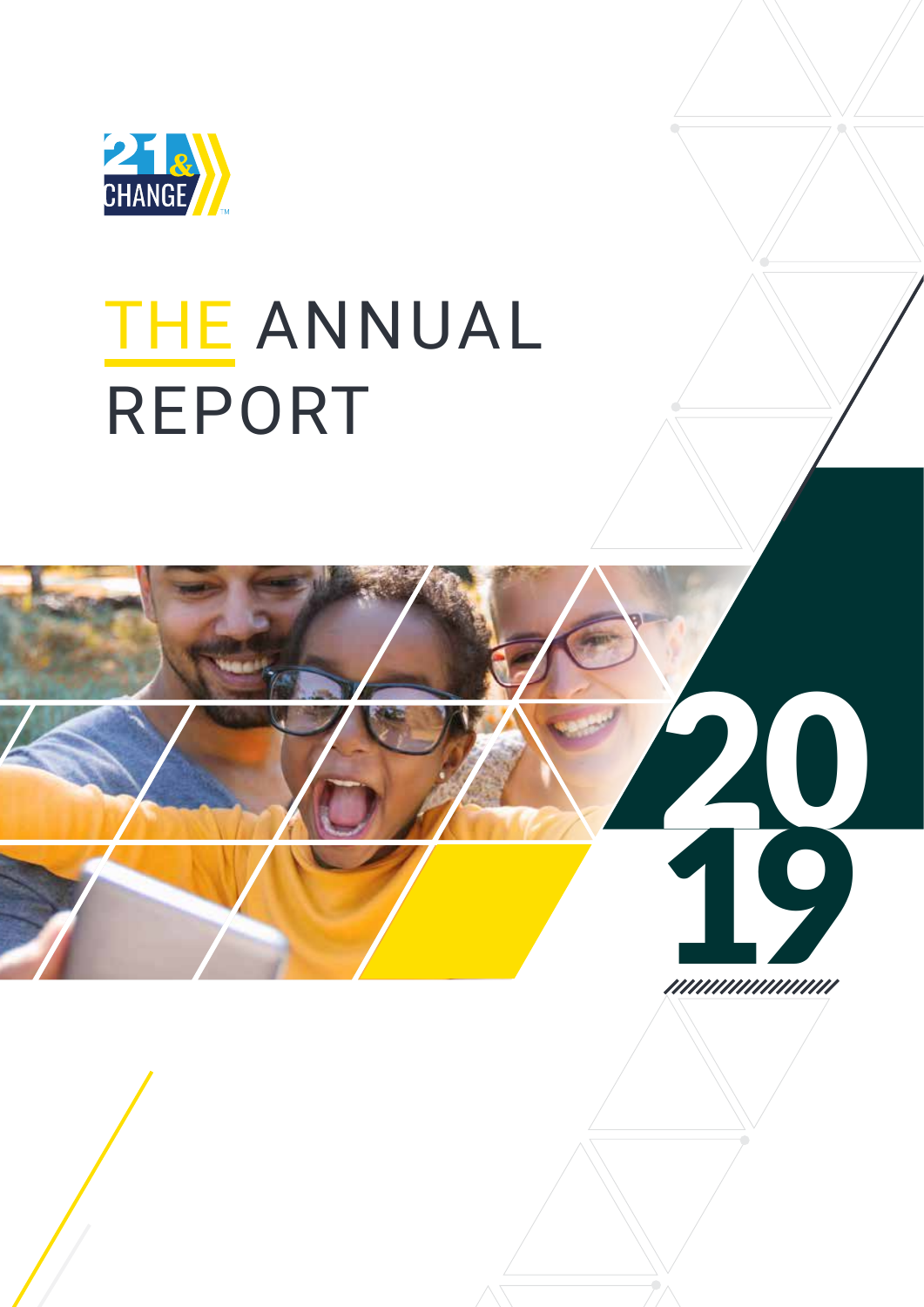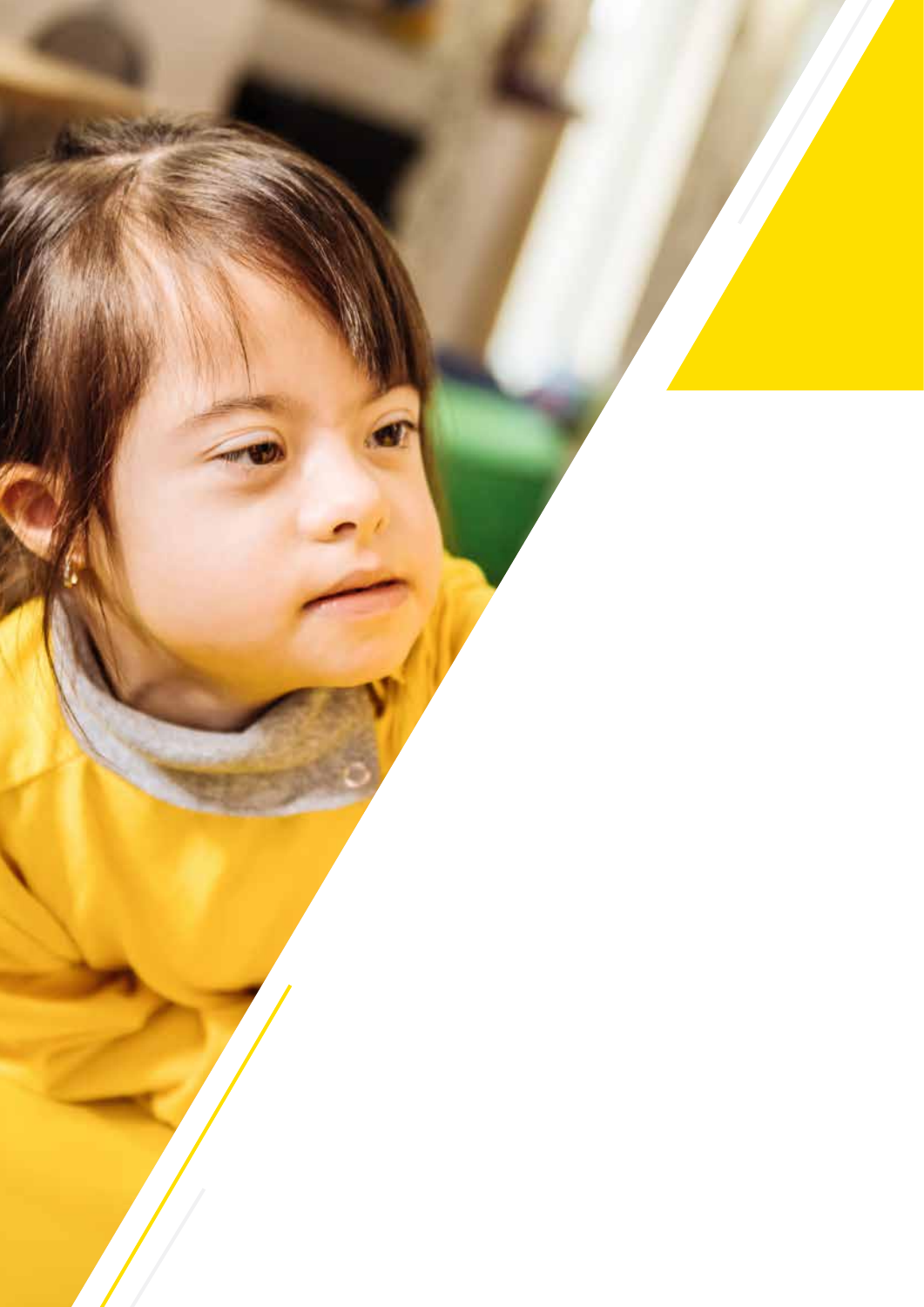## TABLE OF **CONTENTS**

#### **PAGE**

|    | LETTER FROM THE FOUNDERS |
|----|--------------------------|
| 03 | Our Company              |
|    | The Team                 |

|                           | THE POWER OF PARTNERSHIPS |
|---------------------------|---------------------------|
| 06                        | Highlights from 2019      |
| 07                        | Highlights from 2019      |
|                           |                           |
| $\mathsf{B}^{\mathsf{B}}$ | <b>FINANCIALS</b>         |
| 09                        | 2020 and Beyond           |
| 11                        | Our Sponsors              |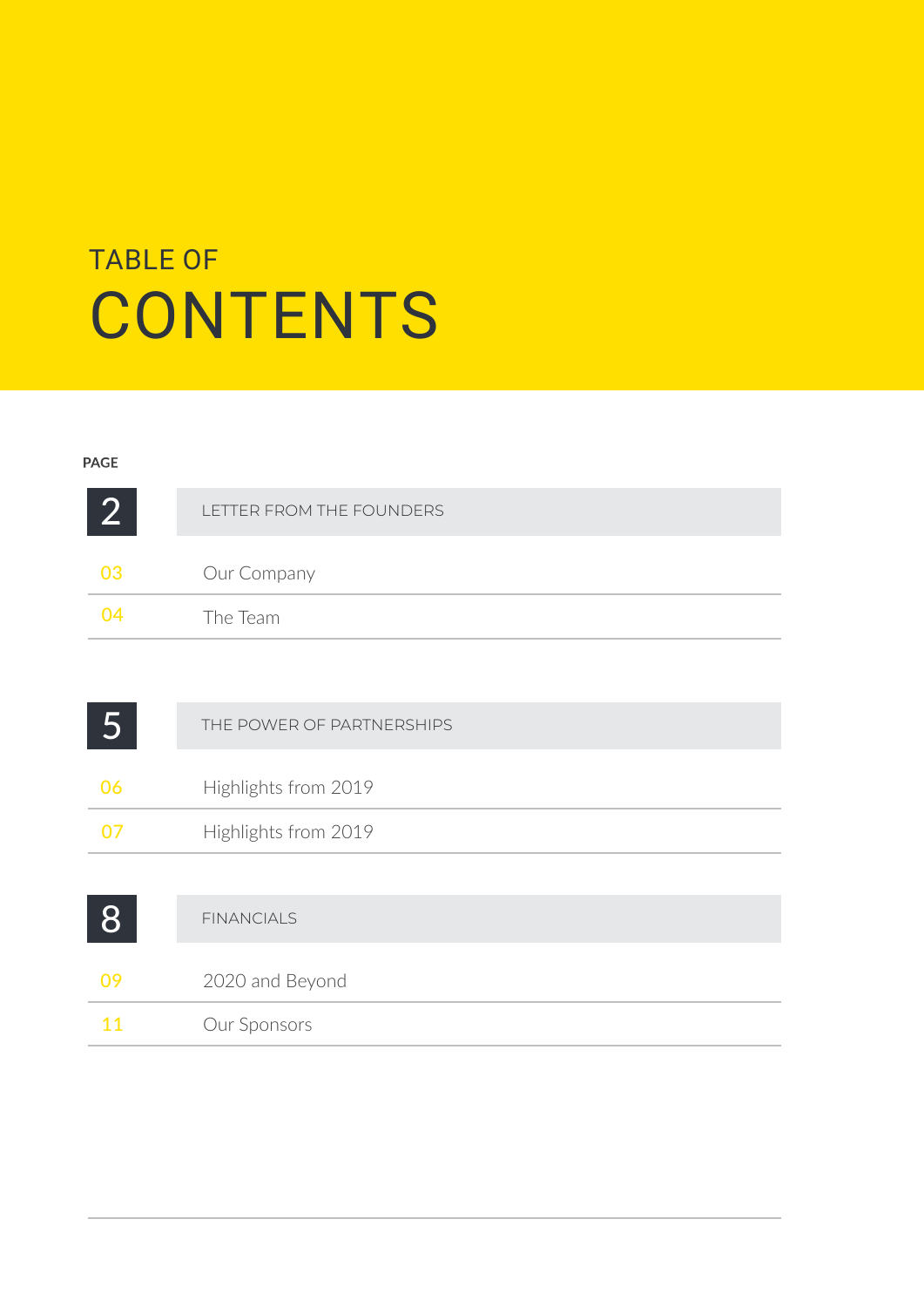## MESSAGE FROM OUR FOUNDERS





**JOHN BODOR** PRESIDENT & CO-FOUNDER DIRECTOR OF ADVOCACY **YANI BODOR** & CO-FOUNDER

The past year was full of "firsts" for our organization.<br>We conducted our first parent advocacy conference, gained our first co-sponsor for a bill while advocating for state-level legislation, conducted our first television interview about issues affecting the 'differently-abled' and were nominated for our first community award. Not bad for our first full calendar year as a non-profit!

These are just a few of the things we were able to accomplish in 2019. These highlights and others you will read about in this report were accomplished by a group of dedicated volunteers in our community who receive no pay and no stipend for their efforts. What they do is done purely through a commitment to community and humanity. These volunteers include our Board of Directors, our closest supporters, several of our generous donors and sponsors, and our wonderful community partners. If not for these great people, and a number of others behind the scenes, we would not be able to pursue this mission and begin to make a difference for the 'differently-abled.' We hope you take the time to continue reading and consider supporting the work we do.

John Bodor Yani Bodor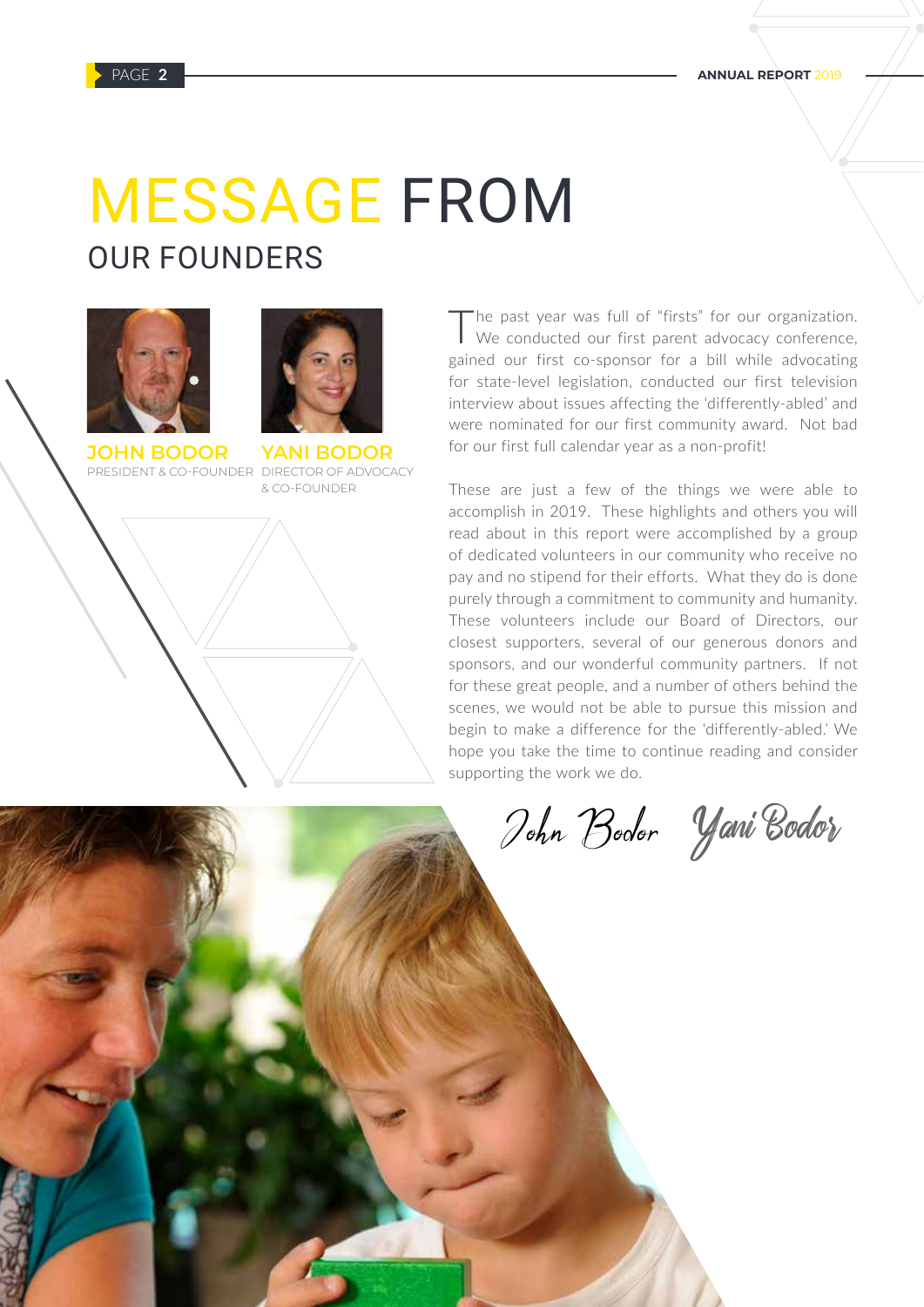# OUR COMPANY

Ending the Down syndrome 'syndrome'

21 & Change was founded in 2018 by John and Yani Bodor. The two Army veterans have three children, including one with Down syndrome and another with Autism. The non-profit was created to challenge the status quo and to end the Down syndrome 'syndrome' through advocacy, support, and niche services in the Greater Tampa Bay area and beyond. The continued efforts and advocacy will assist in implementing changes to assist the 'differently-abled'. Through the strong core values and mission of the organization, they are committed to serving the community and creating awareness to ultimately end the Down syndrome 'syndrome.'



### Our Vision

We believe in the value of all human lives and that all should have the opportunity to discover their full potential.

We believe that everyone is born with the inherent right to freedom, to self-determination, to dignity, and respect.

We believe in a day when our children will be seen as 'differently-abled' and not disabled.

We believe there will be a day when we end the Down syndrome 'syndrome' and secure the full measure of civil rights for the 'differently-abled.'

We will not rest until what we believe is achieved.

### Our Mission

*21 & Change, Inc. is dedicated to ending the Down syndrome 'syndrome' through advocacy, support and niche services in the Greater Tampa Bay – St. Petersburg area and beyond.*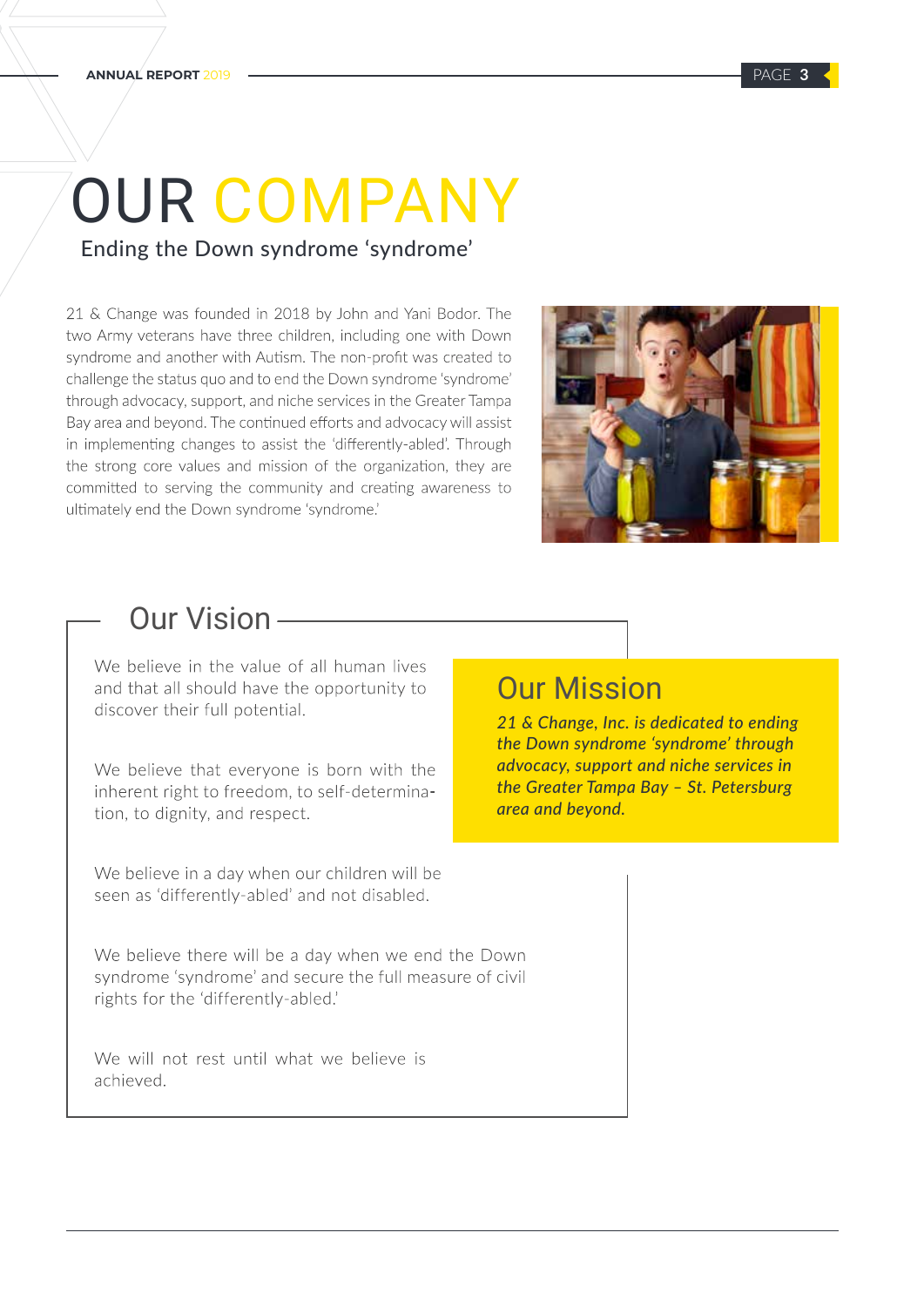# THE MAIN TEAM

*From the onset of our efforts as a nonprofit organization, we recognized the value and the power of partnerships in the work we do.* 





**JENNIFER BISHOP** Vice President



**DENNIS MEYERS Secretary** 



**ERIC POLINS** Board Member



**CARLOS FLORES-GORDON** Board Member



**SUNNY ALEXANDER** Board Member



**MICHELLE RICHARDS** Board Member



**CLAYTON CLEMENS** Board Member



**SYLVIA F. DIEHL** Advisor – Inclusive Education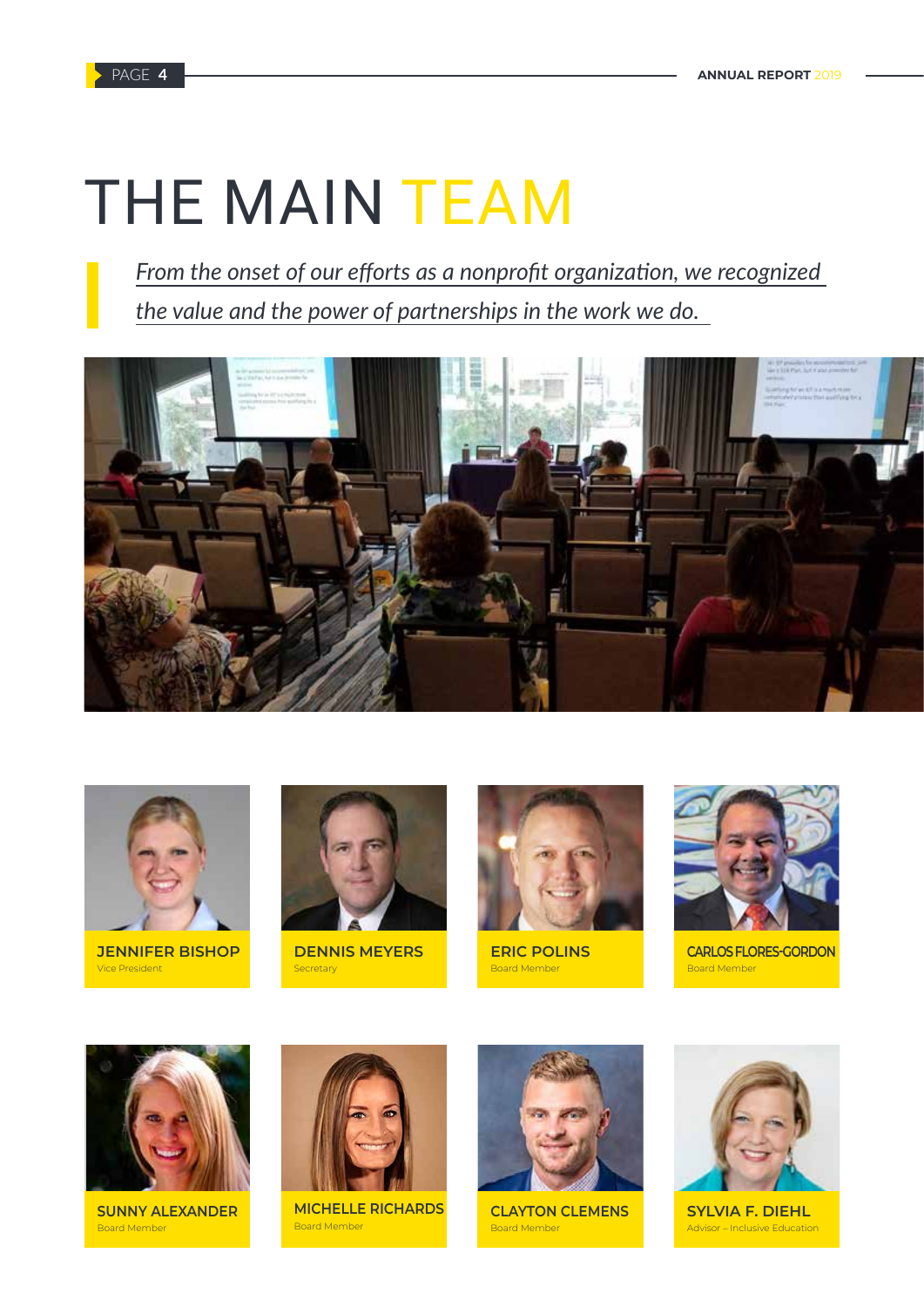## THE POWER OF PARTNERSHIPS

*From the onset of our efforts as a nonprofit organization, we recognized the value and the power of partnerships in the work we do.* 



#### OUR STRONGEST PARTNERS



We have had the good fortune to be able to partner<br>Wwith some outstanding organizations that have the same beliefs and values we consider important. Our strongest partners include Pam Lindemann – The IEP Advocate, Best Buddies – Tampa, and Angelfish Swim School.

Pam Lindemann has been a wealth of information and support for our efforts in special education advocacy and was also the Guest Speaker for our very first Special Education Parent Advocacy Conference. Our relationship with Best Buddies – Tampa is growing. It's based on the shared belief that working together, we are stronger and capable of accomplishing more for our community and the people we serve. We have been supporting one another's events for the past year and look forward to strengthening this partnership more in the future. Angelfish Swim School, which specializes in teaching water survival and swimming skills to children with developmental disabilities, agreed to offer a discount program to parents this past summer. Parents in the community booked nearly 100 discounted sessions for their differently-abled loved ones. Alongside other like-minded organizations, we believe we must do everything possible to ensure no more children perish from drowning in this state.

We are also affiliated with a number of national-level organizations. Among them is our ongoing relationship and affiliation with the National Down Syndrome Society (NDSS). As an NDSS DS-Ambassador and member of the NDSS Inclusive Education Task Force, we have access to information, resources, support and some fine advocates who are always quick to offer advice and support to our mission. NDSS has enabled our ability to participate in legislative advocacy at the national level for the differently-abled. The knowledge and skills learned at the national level have been employed at the state level and helped us make some important strides.

Words are not enough to express our appreciation to all of our partners for their commitment to this critical mission. Thank you so much!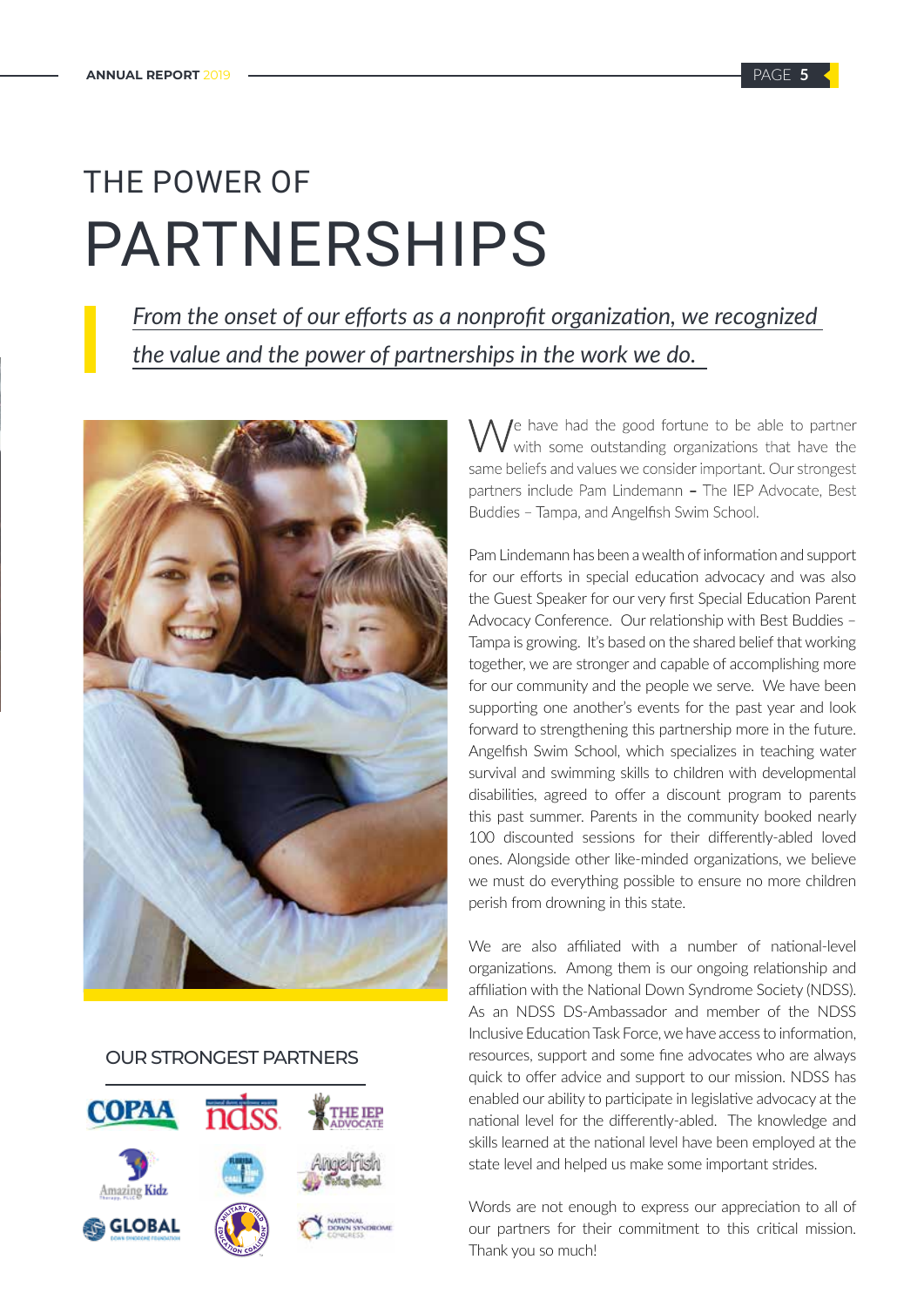# HIGHLIGHTS FROM 2019



We are very proud to have participated at several events in 2019. Here are some of our most outstanding accomplishments!



## ANNUAL 1st

Champions for Change Challenge™ on March 2, 2019 at the Tampa Movement Lab in downtown Tampa.

## March 2019

we were invited by the Anti-Defamation League-Florida (ADL-FL) to join the Florida Hate Crime Coalition (FHCC). Noting our work in legislative advocacy.

The Linksters Tap Room Annual Golf Tournament in April 2019 was our first major fundraiser. It was a huge success with 125 golfers competing for prizes, trophies, and bragging rights.

### **June** 2019

We celebrated our first anniversary on June 27 by holding an Anniversary and Sponsor Appreciation Luncheon at the famed Columbia Restaurant in the historic Ybor City section of Tampa.

#### **ADVANCING CARE FOR EXCEPTIONAL KIDS**

We are very proud to have participated at the national level in advocating for the Advancing Care for Exceptional Kids Act throughout the last half of 2018 and early 2019. It was signed into law by President Donald Trump on April 18, 2019. This law allows for Medicare to follow the child across state lines to obtain specialized medical care for their complex medical conditions.

#### National Down Syndrome Society's (NDSS)

As a member of the National Down Syndrome Society's (NDSS) Inclusive Education Task Force, we provided contributions and input to several written documents soon to be published by NDSS for families of the 'differently-abled.' These documents included a Parent's FAQ for IEPs and Special Education.

#### AUGUST 2019

In August, The Alley at SouthShore and Linksters Tap Room held a bowling tournament fundraiser to benefit 21 & Change. Over 70 bowlers came out to compete and support our mission, with our hosts raising over \$3,400 to support our work for the differently-abled.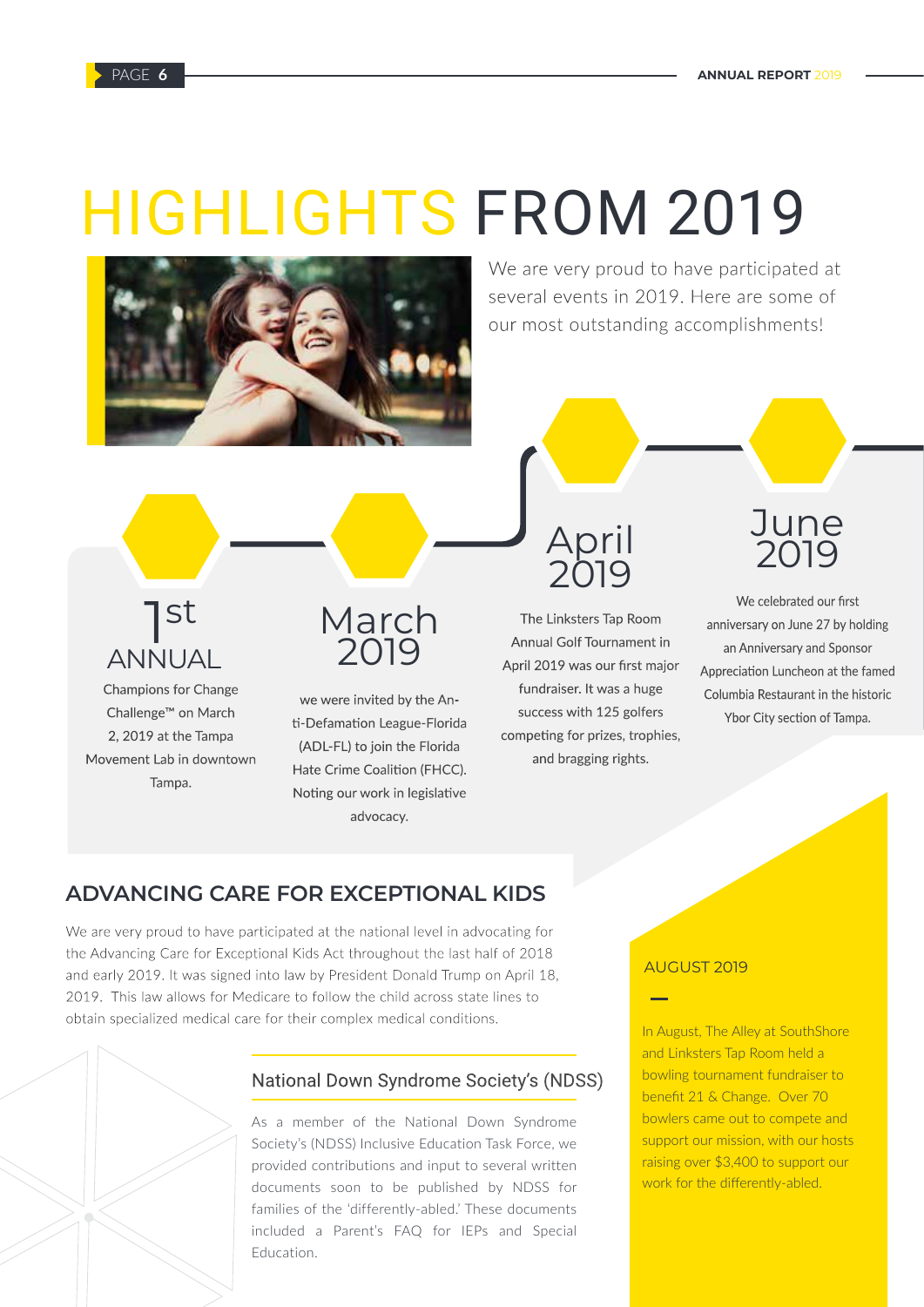### July 2019

21 & Change was nominated for the Hillsborough County Alliance, Outstanding Community Service Award during the 29th Annual Americans with Disabilities Act (ADA) Celebration Awards.

### **October** 2019

We held our first IEP and Special Education Parent Advocacy Conference on October 19, 2019 at the Tampa Marriott Water Street in Downtown Tampa.

### December 2019

We spent over 320 volunteer hours on public policy advocacy issues at both the national and state levels to help bring about positive change for the differently-abled.

#### FLORIDA **LEGISLATORS**

We met with several local Florida legislators throughout the summer of 2019 and we were able to secure two co-sponsors for H.B. 655, Offenses Evidencing Prejudice. Our ability to secure Representative Jackie Toledo (FL-60) as a First Co-Sponsor for the bill gained us the honor of securing the very first Republican supporter for this legislation in its three-year existence. By accomplishing that task, we also gained the co-sponsorship of Representative Adam Hattersley (FL-59) for this important legislation.

We were invited to join forces with Autism Society of Florida's Cameras in the Classroom Task Force in July 2019 to pursue the prohibition of seclusion, limitation on restraint, and cameras in our ESE classrooms. Since then, we have been fully engaged with this effort and have met and corresponded with several different legislators about these issues. We continue to work to bring awareness to the public about these issues and look forward to the current draft bill, to which we provided input, being filed for the upcoming Florida legislative session in early 2020.

In 2019, we were able to advocate for three children to be placed on an Individualized Education Program (IEP) at their respective schools in Florida. These three children with learning disabilities now receive the services and accommodations they require to learn and succeed in the classroom.

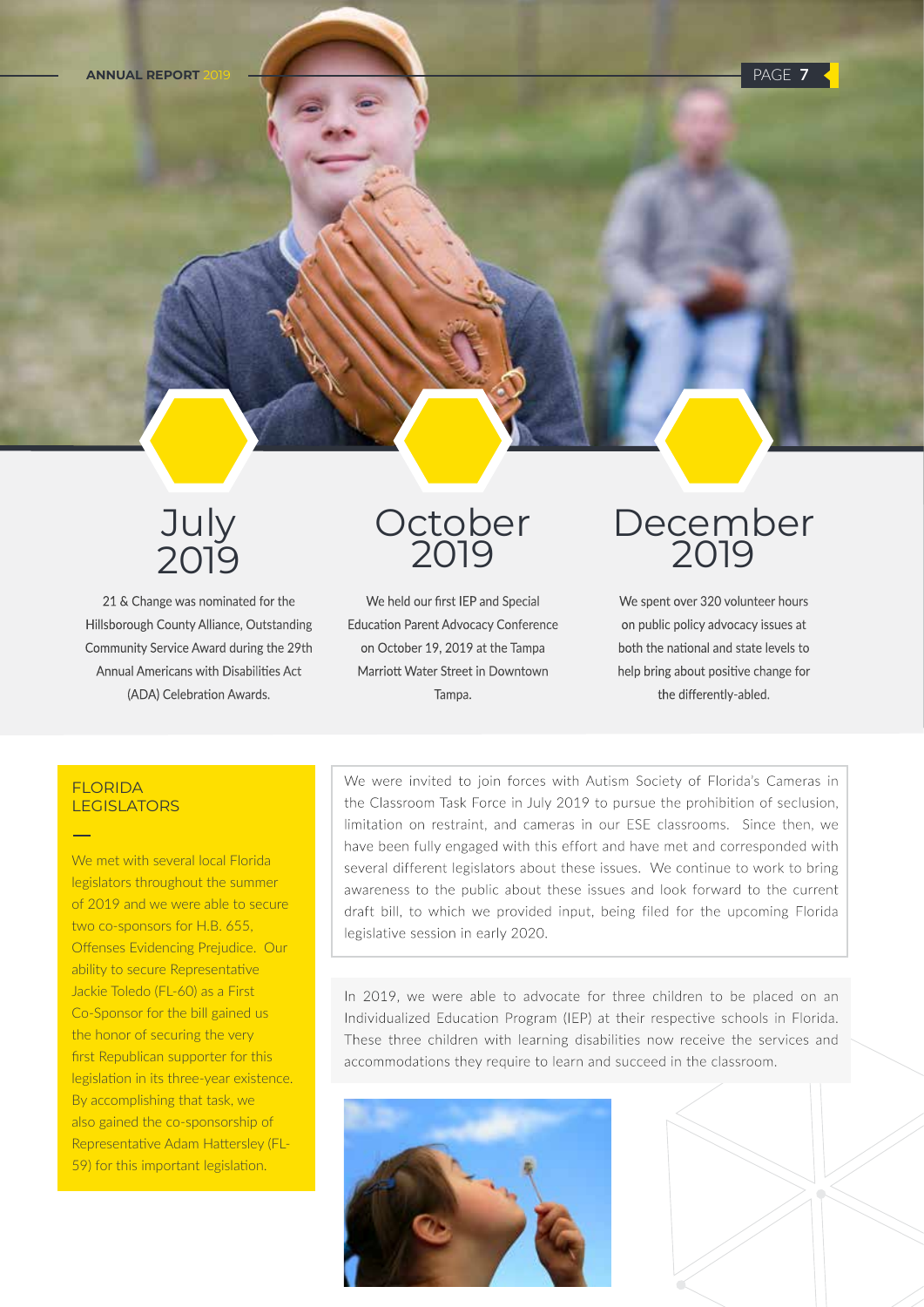## FINANCIAL OVERVIEW FOR 2019

The following financial data represents our first full calendar year as a public nonprofit organization. In 2019 we<br>conducted several online fundraising campaigns and benefited from three fundraising events. Our online fun campaigns included the Down Syndrome Awareness Month campaign in October and the #GivingTuesday campaign in late November. We were fortunate to benefit from three fundraising events, which included the Champions for Change Challenge hosted by the Tampa Movement Lab, the Linksters Tap Room Golf Tournament, and a Bowling Tournament sponsored by the Alley at SouthShore and Linksters Tap Room. All three are now annual events.

Our sources of funding for the 2019 year included corporate/business sponsors and private individual donors. We did not receive any public or private grant funding and we do not receive income from membership dues. All revenue for calendar year 2019 was unrestricted. HCP Associates continued to provide in-kind services 'pro bono' for the maintenance of our website, creative design, press releases, and the development of marketing and advertising materials.

#### REVENUE

| Contributions, Gifts, and Grants                        | \$27,088.57 |
|---------------------------------------------------------|-------------|
| Program Service Revenue incl.<br>Gov't Fees & Contracts | \$0.00      |
| <b>Membership Dues</b>                                  | \$0.00      |
| Net Income from Special Events                          | \$0.00      |
| Other Revenue (incl. In-Kind Material & Services)       | \$0.00      |
| <b>Subtotal From Operations</b>                         | \$27,088.57 |
| <b>TOTAL REVENUE</b>                                    | \$27,088.57 |
|                                                         |             |
| <b>EXPENSES</b>                                         |             |
| Programs                                                | \$7,644.75  |
| Administration                                          | \$5,250.72  |
| <b>Fundraising</b>                                      | \$575.00    |
| <b>Other Expenses</b>                                   | \$4,242.27  |
| <b>TOTAL EXPENSES</b>                                   | \$17,712.74 |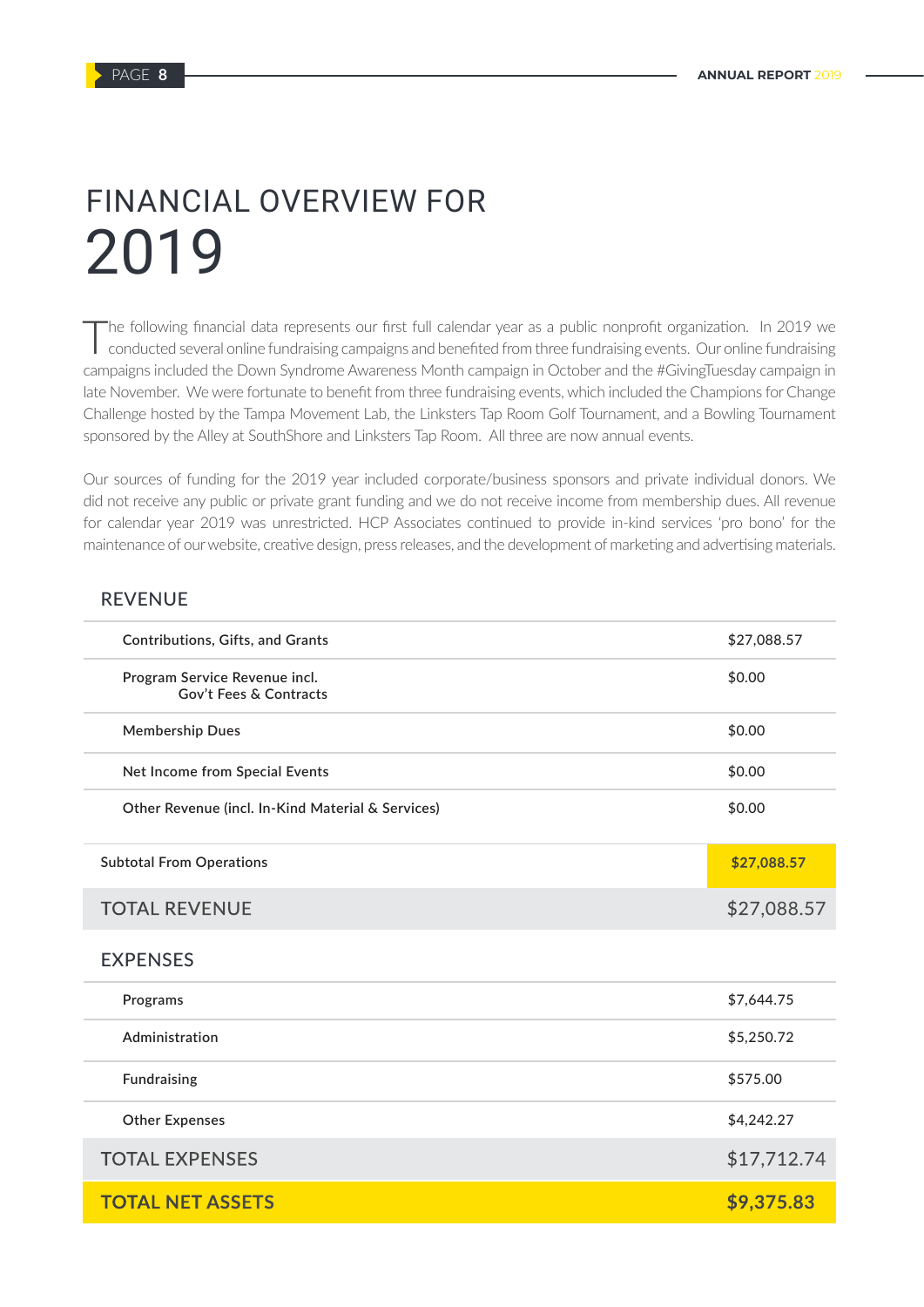## THE WAY AHEAD IN 2020 AND BEYOND

*We're confident that great things lay ahead in 2020.* 



*We established a communication strategy and process so that we could improve our community outreach and advocacy efforts via a number of platforms. That hard work has begun to pay off.* 

We're confident that great things lay ahead in 2020. We are looking forward with great excitement to hosting our 2nd Annual Champions for Change Challenge at the Tampa Movement Lab in Downtown Tampa on February 29 to promote inclusion and ability for the differently-abled. We've already scheduled two IEP and Special Education Parent Advocacy Conferences and look forward to empowering more parents in our community and beyond. Our Spring conference will be held on March 21 at the Jewish Community Center in Tampa and the Fall conference will return to the Tampa Marriott Water Street on October 24 in Downtown Tampa.

As an organization, we will continue to provide IEP Advocate services free of charge for families who need our help. We are also looking forward to granting our first IEP Advocacy scholarships this coming year. We know there are families going unserved because they simply cannot afford the price of an IEP Advocate for their child. Our program aims to change that problem by providing one-time (each year) IEP Advocacy scholarships with a maximum amount of \$750 to families in need. We are especially sensitive to the needs of single parent families, junior enlisted military families, and families in exigent circumstances who cannot afford professional advocate services for complex special education issues. IEP Advocacy scholarships will be awarded directly through the service provider for the family once the determination of need and eligibility has been established. The family will never receive the bill.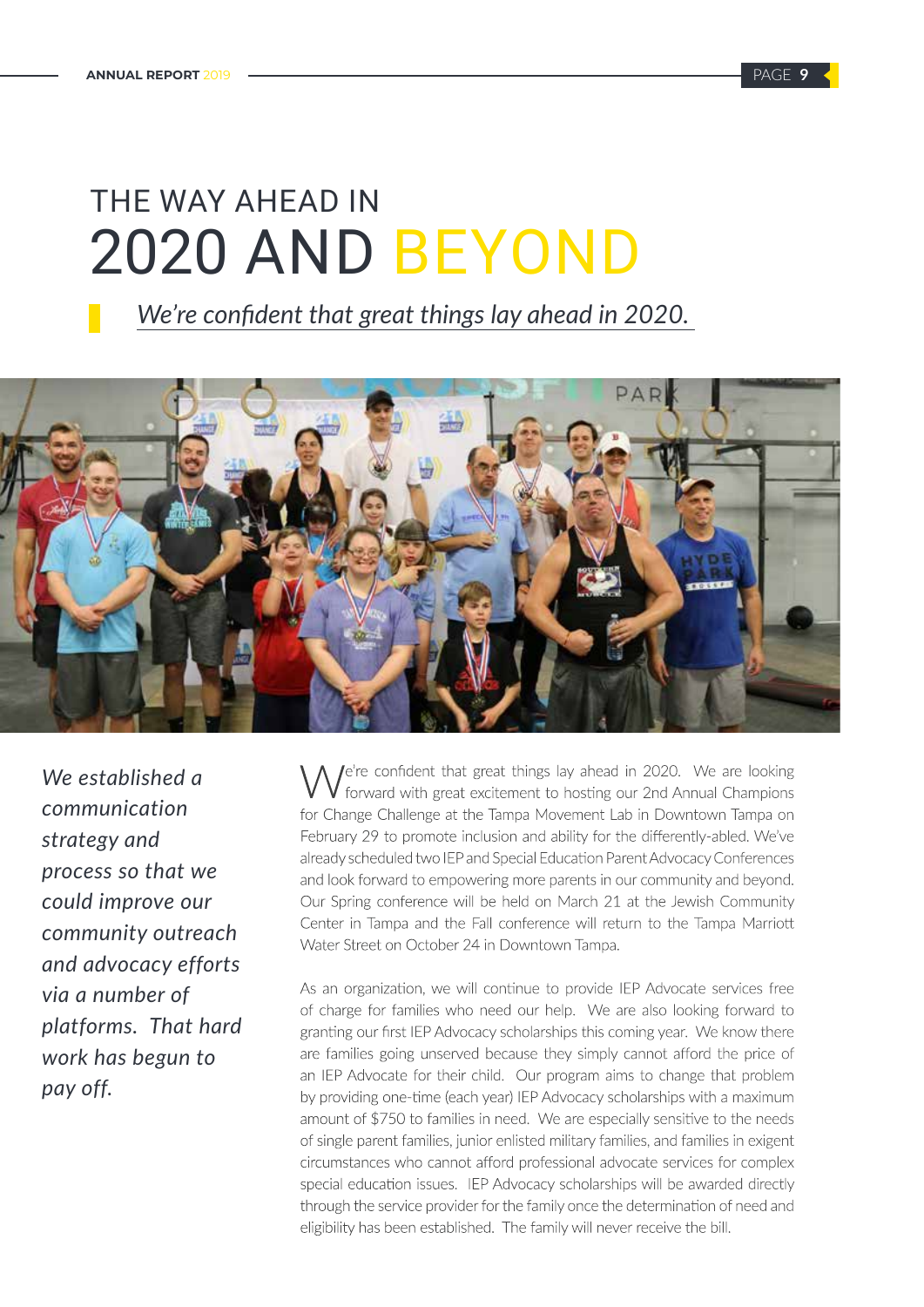## 2020 AND BEYOND CONT.

We spent the past year reviewing our programs and services and the organizational processes we use to conduct "business" so we can improve the organization, trim redundancy in community services, and be a more effective organization. This is something we do at regular intervals throughout the year and will continue to do in the future. Organizations are not static, situations are always dynamic, and we must always be prepared to adjust, change and improve as needed. Here are a few of the things we've done in the last year to be more efficient and effective:

- We suspended the First Connection program because it was a redundant community service and there was little to no interest in it.
- We established a communication strategy and process so that we could improve our community outreach and advocacy efforts via a number of platforms. That hard work has begun to pay off.
- We spent considerable time laying out our 2020 budget in great detail, establishing clear budget priorities, a fundraising goal, and a spending "yellow line".

As a nonprofit organization we plan to continue to



grow at a rate required to satisfy the level of services we provide to the community. At present, we are a board of nine volunteers with eyes currently on a couple of new candidates for board membership. If you or someone you know are looking to serve the community as a volunteer with a highly professional group of people dedicated to changing the current paradigm for the 'differently-abled' and ending the Down syndrome 'syndrome,' please contact us at jbodor@21andchange.org or ybodor@21andchange.org for more details.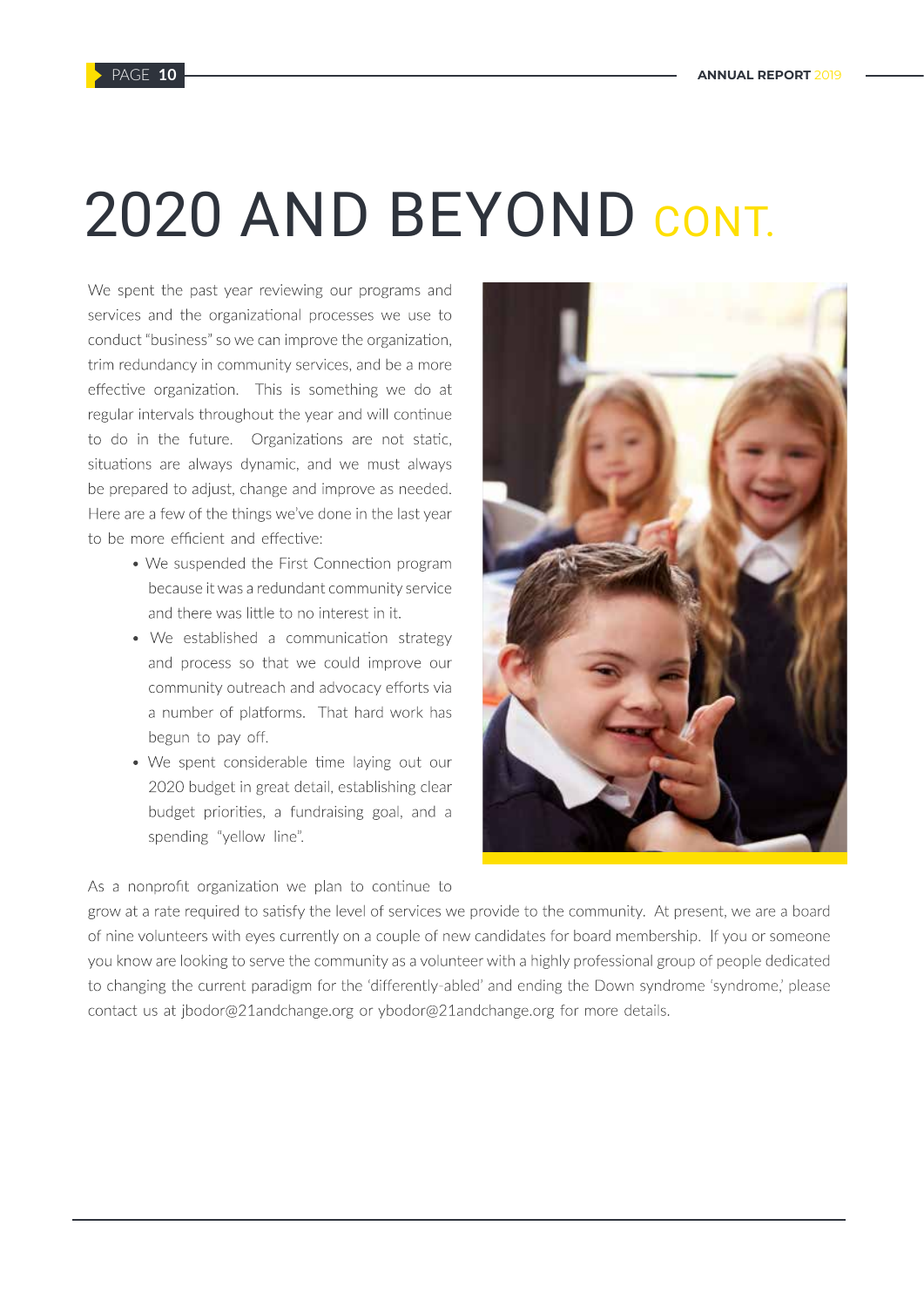# OUR SPONSORS

Sponsors and donors are the lifeblood of any nonprofit organization. It goes without saying that we are extremely grateful for all of the support we've received from sponsors and donors near and far. We owe a huge "THANK YOU" to John Greene and Paige Byrnes from Linksters Tap Room for their dedicated fundraising support to 21 & Change. We are also very grateful to the folks at The Alley at SouthShore for their support to this mission. Thank you to everyone who supported us throughout the year!

We proudly display our list of sponsors for 2019!



John & Yani Bodor LTC Bruce Hoffman, USA Luis & Zoila Nieves Patrick Baskette

Damien and Magan Paulson The Wells Family David Howell Michael & Melanie Skinner

Eric & Maria Polins Michael & Katherine Canavan Melvin Albert Kevin "Duke" Christie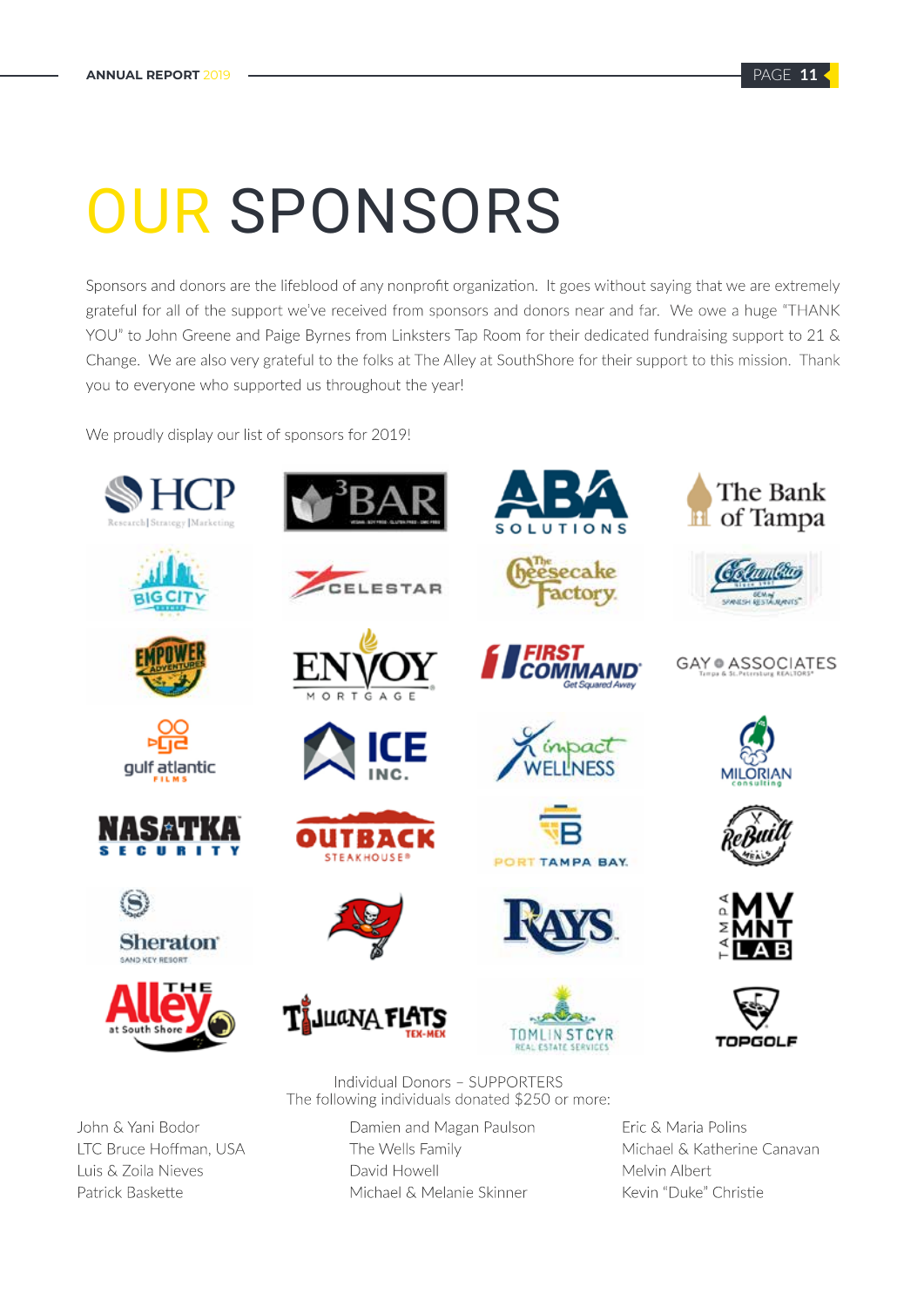

This page left intentionally blank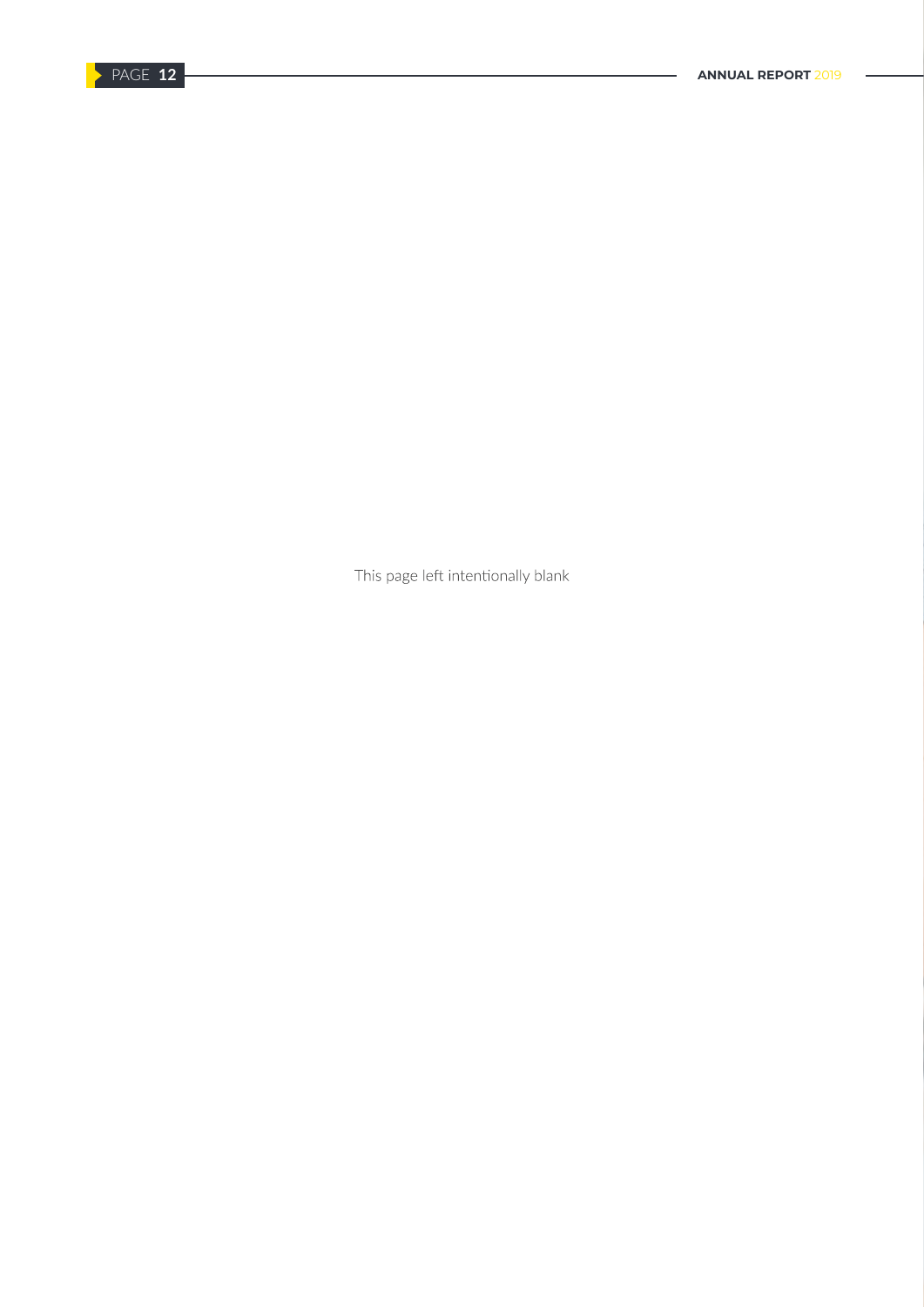